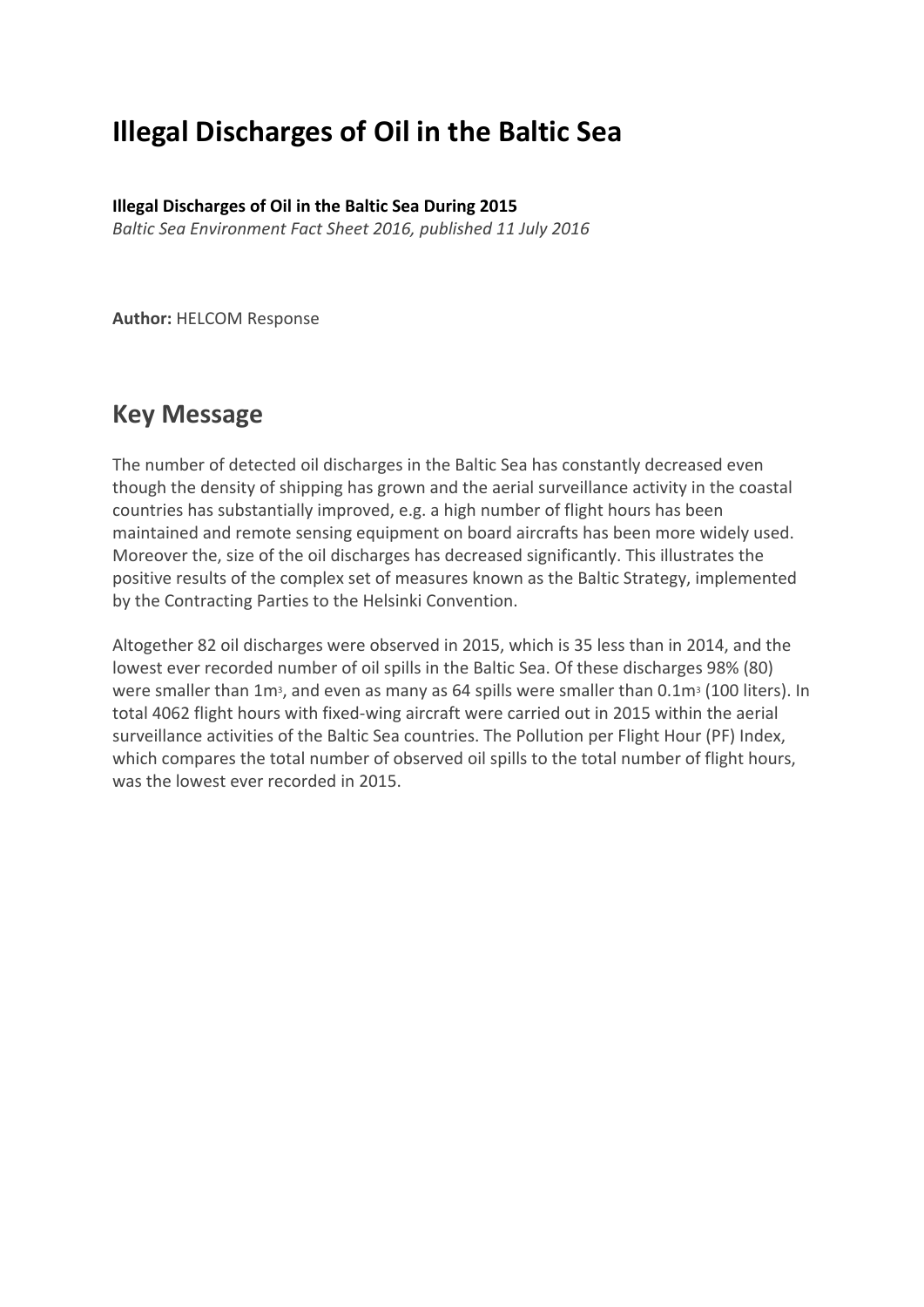#### Total estimated amount of oil detected versus number of observations, 1988-2015



Total estimated amount of oil detected versus number of observations, 1988-2015

**Figure 1**. Total estimated amount of oil detected versus number of observations, 1988-2015.



PF Index for the Baltic Sea, 1989-2015

**Figure 2**. Pollution per flight hour index for the Baltic Sea, 1989-2015.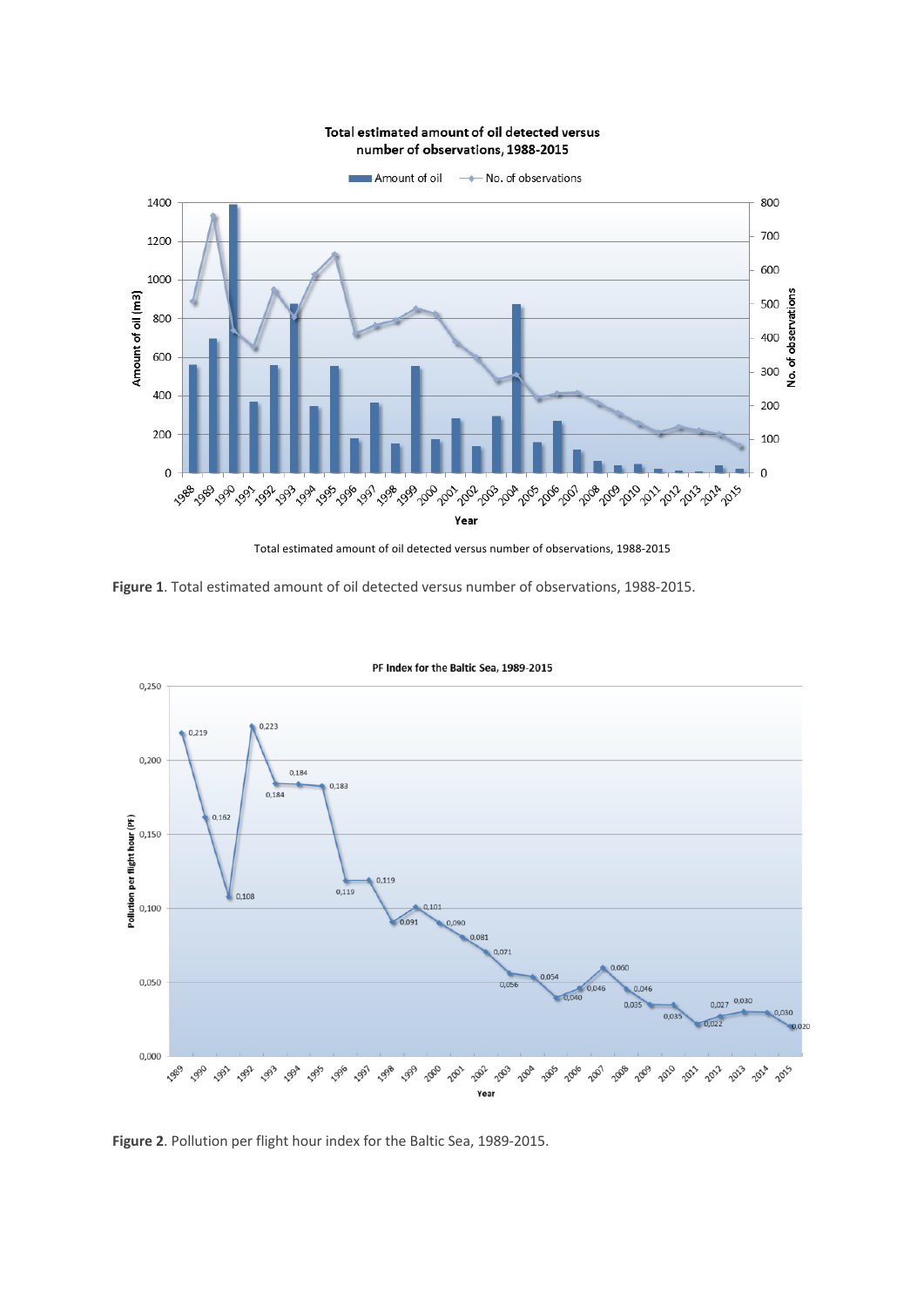## **Results and Assessments**

### **Environmental Context**

Oil is a major threat to Baltic Sea ecosystems. In the last decade maritime transportation has been growing steadily, reflecting the intensified co-operation and trade in the Baltic Sea region and a prospering economy.

An increase in the number of ships also means that one could expect a larger number of illegal oil discharges. Both oil tankers and other kinds of ships are among the suspected offenders of anti-pollution regulations.

### **Policy Context**

Any discharge into the Baltic Sea of oil, or diluted mixtures containing oil in any form including crude oil, fuel oil, oil sludge, or refined products, is prohibited. This applies to oily water from the machinery spaces of any ship, as well as from ballast or cargo tanks from oil tankers.

The prohibition stems from the international designation of the Baltic Sea area as a "special area" under the International Convention for the Prevention of Pollution from Ships (MARPOL 73/78).

To uphold the prohibition, the 1992 Helsinki Convention requires all ships, with some exceptions, to deliver the oil to a reception facility before leaving the port. To further encourage the delivery the countries bordering on the Baltic Sea have agreed that a ship should not be charged for using the reception facilities (also known as the no-special-fee system). The costs have to be covered e.g. by general harbour fees or general environmental fees.

The Convention on the Protection of the Marine Environment of the Baltic Sea Area, 1992 (the 1992 Helsinki Convention) spells out a duty for the States bordering on the Baltic Sea to conduct aerial surveillance for detecting suspected offenders of anti-pollution regulations at sea. All coastal states should endeavour to fly – as a minimum – twice per week over regular traffic zones including approaches to major seaports as well as in regions with regular offshore activities. Other regions with sporadic traffic and fishing activities should be covered once per week. Experienced observers/pilots shall hereby conduct reliable detections, classifications and quantification of observed pollution, their frequencies and geographical distributions.

The Coordinated Extended Pollution Control Flights (CEPCO) constitute continuous surveillance of specific areas in the Baltic Sea and are adjoined by surveillance aircraft of several countries. Super CEPCO flights are held biannually in the Baltic Sea in coordination with Bonn Agreement with duration of several days. CEPCO South and CEPCO North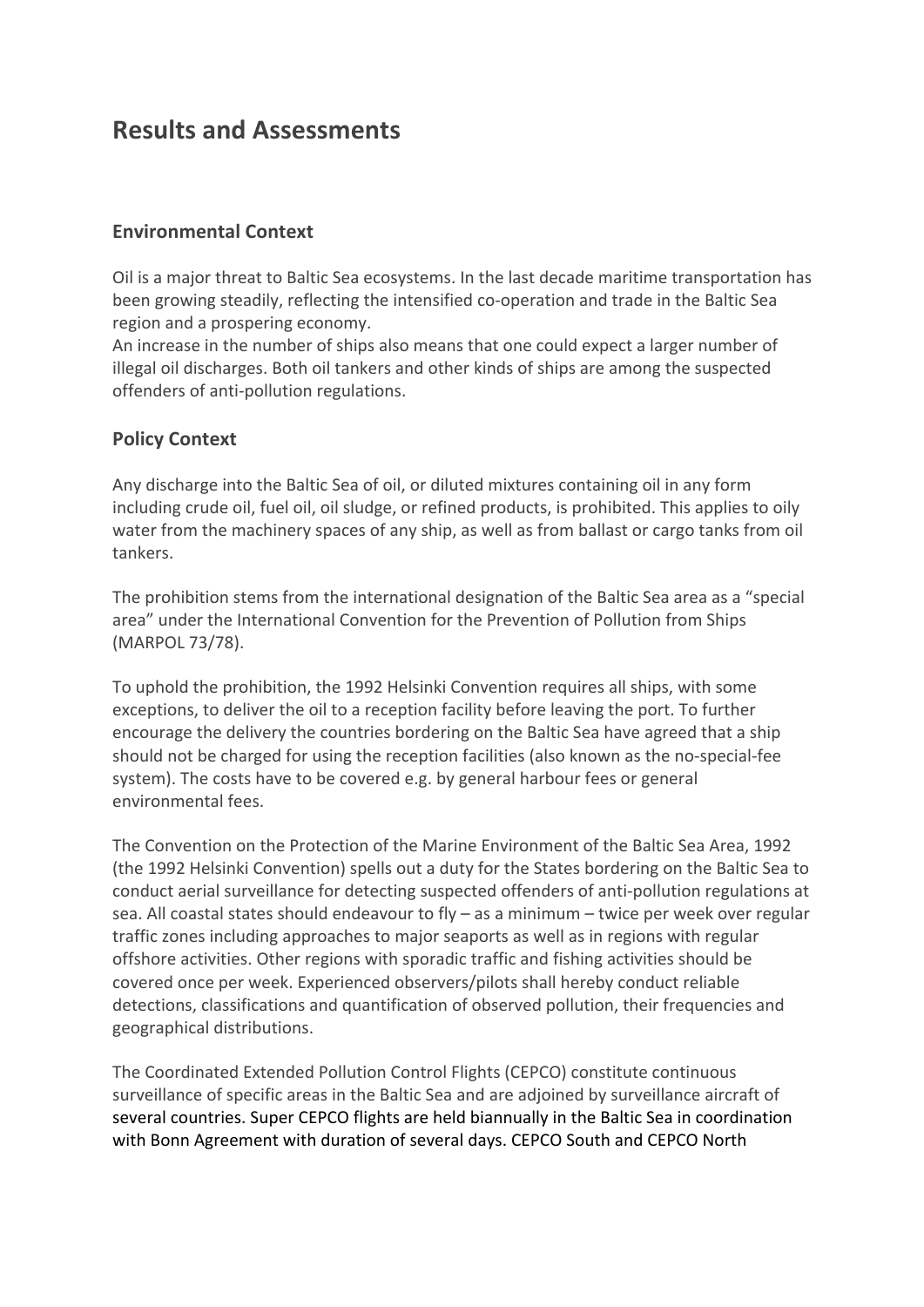#### are operations of 24h or more, and Mini CEPCO flights may be arranged by neighbouring countries, during which a common area is continuously overflown for 12h or more.

Directive 2000/59/EC of 27 November 2000 has as its aim to reduce the discharges of shipgenerated wastes and cargo residues into the sea, especially illegal discharges, by improving the availability and use of port reception facilities. The Directive recognizes and does not contradict with the procedures and mechanisms agreed by the Contracting Parties to the Helsinki Convention.

### **Assessment**

Deliberate illegal oil discharges from ships are regularly observed within the Baltic Sea since 1988. As from 1999 the number of observed illegal oil discharges has gradually decreased (from 488 in 1999 to 82 in 2015). A significant decrease in the number of deliberate oil spills has been observed during the last years, which is a positive sign, especially considering the increased shipping traffic as well as enhanced use of satellite imageries provided by the CleanSeaNet satellite service of the European Maritime Safety Agency. Also, the size of spills has declined – today, the majority of spills are smaller than one cubic metre, or even less than 100 litres.

Decrease in the number of observed illegal discharges despite rapidly growing density of shipping, increased frequency of the surveillance flights and improved usage of remote sensing equipment is illustrating the positive results of the complex set of measures known as a Baltic Strategy implemented by the Contracting Parties to the Helsinki Convention.

Also increased amount of waste delivered to the Baltic Sea ports illustrate that more and more ships rather deliver oil waste to ports than illegally discharge into the Baltic Sea.

Although the number of observations of illegal oil discharges shows a decreasing trend over the years it should be kept in mind that for some areas aerial surveillance is not evenly and regularly carried out and therefore there are no reliable figures for these areas. Furthermore, a large number of discharges of other substances than oil and unknown observations have been detected in recent years (98 in 2014 and 118 in 2015).

**To see maps illustrating illegal oil discharges, click on the years below:**

1998, 1999, 2000, 2001, 2002, 2003, 2004, 2005, 2006, 2007, 2008, 2009, 2010, 2011, 2012, 2013, 2014, 2015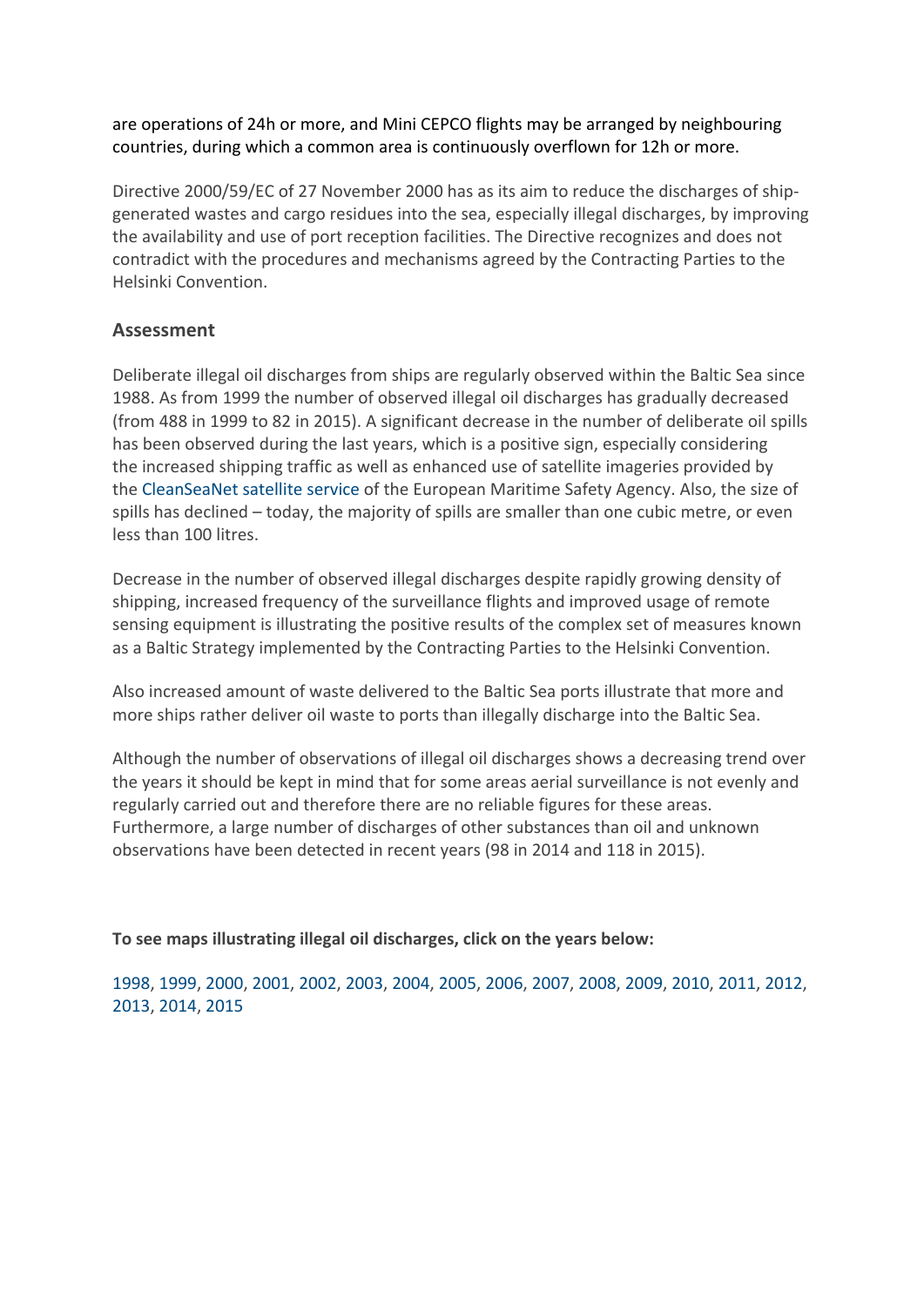# **References**

HELCOM Annual report on discharges observed during aerial surveillance in the Baltic Sea 

The data has been collected by the HELCOM Response group – HELCOM RESPONSE and quality checked by HELCOM IWGAS.

### **Data**

|      | <b>Denmark</b> | Estonia | <b>Finland</b> | Germany | Lithuania      | Latvia       | Poland | Russia | Sweden | <b>Total</b> |
|------|----------------|---------|----------------|---------|----------------|--------------|--------|--------|--------|--------------|
| 1989 |                |         |                | 142     |                |              | 131    | 1618   | 1600   | 3491         |
| 1990 | 292            |         |                | 168     |                | 400          | 164    |        | 1600   | 2624         |
| 1991 | 199            |         |                | 129     | 348            | 408          | 140    | 629    | 1600   | 3453         |
| 1992 | 172            |         |                | 267     | 78             | 127          | 62     | 32     | 1700   | 2438         |
| 1993 | 153            | 40      |                | 201     | 133            | 24           | 49     |        | 1900   | 2500         |
| 1994 | 253            | 420     |                | 290     |                | 18           | 179    |        | 2038   | 3198         |
| 1995 | 225            | 420     | 355            | 291     |                | 8            | 301    |        | 1953   | 3553         |
| 1996 | 275            | 305     | 400            | 313     | 65             | 8            | 345    |        | 1763   | 3474         |
| 1997 | 209            | 284     | 355            | 288     |                | 64           | 291    |        | 2189   | 3680         |
| 1998 | 325            | 236     | 649            | 206     |                | 577          | 465    |        | 2544   | 5002         |
| 1999 | 416            | 268     | 603            | 286     |                | 320          | 375    |        | 2565   | 4833         |
| 2000 | 497            | 212     | 660            | 439     | 250            | 436          | 362    |        | 2374   | 5230         |
| 2001 | 463            | 161     | 567            | 466     | 300            | 412          | 187    |        | 2281   | 4837         |
| 2002 | 412            | 153     | 605            | 469     |                | 387          | 320    |        | 2518   | 4864         |
| 2003 | 510            | 201     | 615            | 446     |                | 414          | 228    |        | 2532   | 4946         |
| 2004 | 265            | 198     | 644            | 491     | 100            | 365          | 239    |        | 3231   | 5534         |
| 2005 | 251            | 178     | 625            | 549     | 54             | 384          | 141    |        | 3455   | 5638         |
| 2006 | 290            | 471     | 517            | 504     | 64             | 311          | 131    |        | 2842   | 5128         |
| 2007 | 271            | 410     | 529            | 598     | 41             | 343          | 380    |        | 1397   | 3969         |
| 2008 | 246            | 503     | 438            | 650     |                | 298          | 406    |        | 2063   | 4603         |
| 2009 | 240            | 371     | 351            | 638     | 66             | 61           | 561    |        | 2758   | 5046         |
| 2010 | 156            | 266     | 605            | 558     | 48             | 0            | 421    | 10     | 2215   | 4279         |
| 2011 | 188            | 315     | 645            | 648     | 18             | 3            | 499    | 0      | 3225   | 5541         |
| 2012 | 225            | 173     | 568            | 544     | $\overline{4}$ | $\mathbf 0$  | 316    | 0      | 2556   | 4386         |
| 2013 | 207            | 327     | 625            | 470     | 19             | 0            | 387    |        | 2283   | 4317         |
| 2014 | 239            | 362     | 505            | 596     | 12             | 4            | 393    |        | 1823   | 3935         |
| 2015 | 253            | 356     | 490            | 700     | 8              | $\mathbf{0}$ | 259    |        | 1995   | 4062         |

**Table 1.** Number of aerial surveillance flight hours performed by the HELCOM countries, 1989-2015